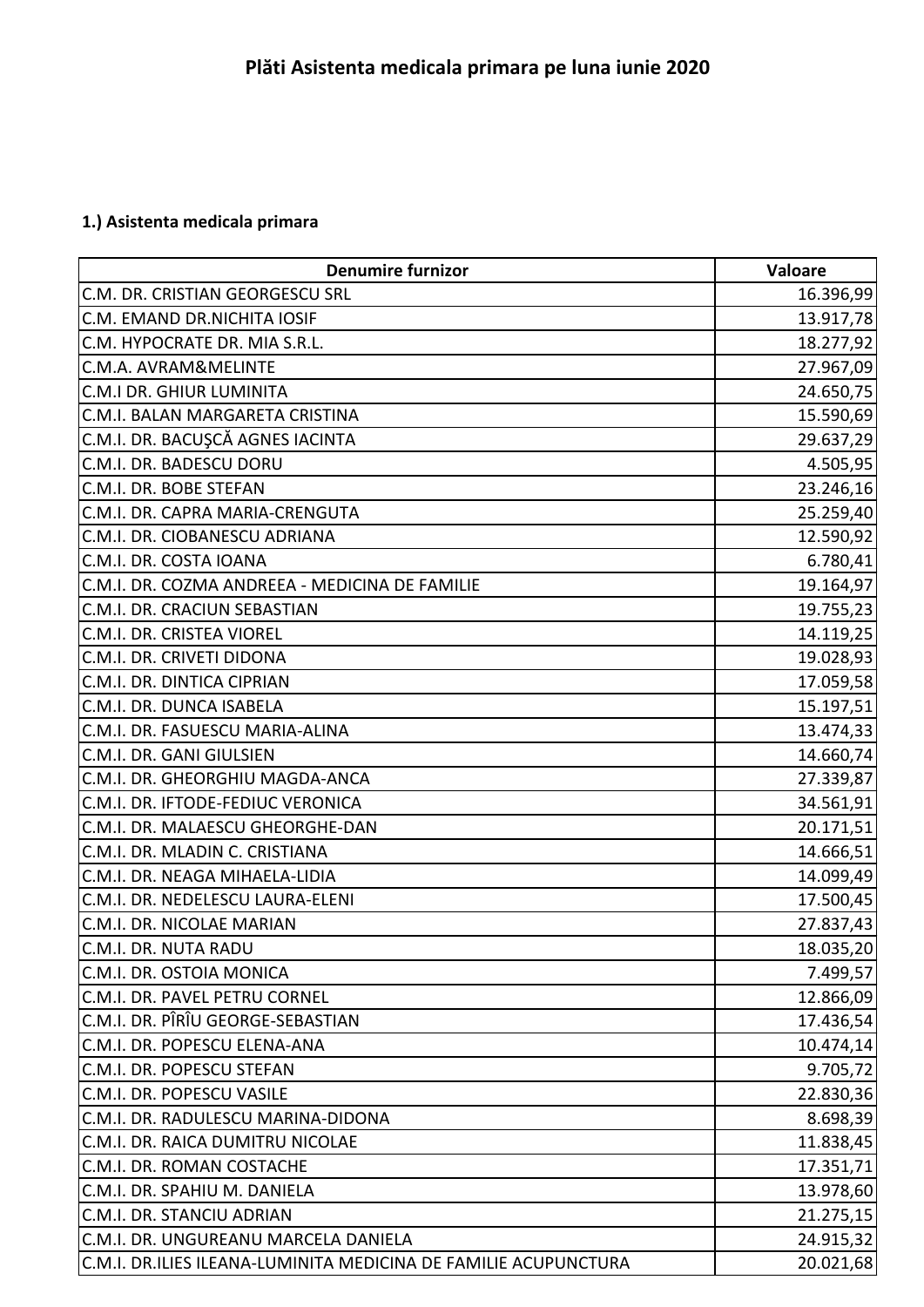| C.M.I. M.G. DR. BOROS OLIMPIU-RADU                                        | 9.525,86   |
|---------------------------------------------------------------------------|------------|
| C.M.I. MED. FAM. DR. MANOLE CORNELIA-ALEXANDRA                            | 17.630,63  |
| C.M.I. STANCIULESCU GEORGIANA                                             | 18.439,84  |
| C.M.I.DR.GHITOIU GHERGHINA                                                | 21.247,70  |
| C.M.M.F. DR MIHAILOV LILIANA                                              | 16.718,86  |
| C.M.MED MIN DR. PRUNA SILVIA                                              | 20.954,64  |
| CAB.MED. GEN. DR. VLASIN SERGIU                                           | 7.900,27   |
| CABINET MEDICAL DE FAMILIE DR. COMISEL GABRIELA SRL                       | 19.352,00  |
| <b>CATMED SRL</b>                                                         | 26.175,06  |
| <b>CAVIMED</b>                                                            | 21.591,40  |
| CENTRUL MEDICAL DE DIAGNOSTIC SI TRATAMENT AMBULATORIU SI MED.            | 566.748,38 |
| <b>PREVENTIVA</b>                                                         |            |
| CENTRUL MEDICAL DIEFFENBACHIA DIAGNOSTIC SRL                              | 12.543,70  |
| <b>CENTRUL MEDICAL LIAD SRL</b>                                           | 10.802,74  |
| CENTRUL MEDICAL RODICA SRL                                                | 14.251,04  |
| CM. DR. CHIORALIA N CARMEN SORINA - CABINETE MEDICALE ASOCIATE MG         | 32.720,80  |
| <b>CMAMF DR. IVANCIU IONEL</b>                                            | 24.123,11  |
| CMAMF DR.ALEXANDRU CRISTINA                                               | 25.230,60  |
| CMI - BUCUR I. ILEANA                                                     | 10.092,65  |
| CMI - BUSNEAG I. ILIANA CARMEN                                            | 23.775,85  |
| <b>CMI ALBU DANIEL</b>                                                    | 8.835,65   |
| <b>CMI BANU DANIEL</b>                                                    | 13.861,90  |
| CMI BARI GHEORGHE IULIANA                                                 | 21.634,11  |
| CMI CARTAS DR SAVA DAN                                                    | 25.534,02  |
| <b>CMI DERIOIU DANIEL IONUT</b>                                           | 9.712,28   |
| CMI DOGARU P. PETRU                                                       | 13.162,66  |
| CMI DR BUZESCU DAN AUREL                                                  | 18.130,72  |
| <b>CMI DR CATOIU LAVINIA</b>                                              | 14.701,58  |
| CMI DR CEAUSU ANDREEA MAGDALENA                                           | 15.977,43  |
| CMI DR DELEANU CRISTIAN-DANIEL                                            | 8.279,28   |
| CMI DR DINULESCU DANIELA MEDICINA DE FAMILE SI RECUPERARE, MEDICINA FIZIO | 17.963,56  |
| <b>CMI DR DODU CORNELIA</b>                                               | 12.784,61  |
| CMI DR DRAGHICI MARIA ELIDA                                               | 17.015,59  |
| <b>CMI DR FILIP AURELIAN</b>                                              | 12.724,16  |
| CMI DR GHICA-RADU ADRIANA                                                 | 27.138,98  |
| <b>CMI DR HOBLE ANA</b>                                                   | 21.023,03  |
| <b>CMI DR IONESCU RAFAEL</b>                                              | 19.325,62  |
| <b>CMI DR MUSAT IULIANA</b>                                               | 18.633,28  |
| <b>CMI DR NEGRU CRISTIAN</b>                                              | 8.342,46   |
| CMI DR NICULESCU VICTORITA                                                | 8.614,14   |
| CMI DR POPESCU-LUNGU DANA-OLGA                                            | 18.845,47  |
| <b>CMI DR TINC DOINA</b>                                                  | 5.206,45   |
| CMI DR. BIRAU LUIGI GHEORGHE                                              | 22.489,79  |
| CMI DR. BJERKESTRAND ANDREEA FLORINA DANA                                 | 21.849,39  |
| CMI DR. CAMBUROV MIHAELA LOREDANA                                         | 14.023,88  |
| CMI DR. CHIFOREANU GABRIEL                                                | 13.071,99  |
| CMI DR. COJOCARU VALENTIN                                                 | 5.934,40   |
| CMI DR. COSTANGIOARA VALERIU                                              | 19.951,27  |
| CMI DR. DUMAN NICOLAE                                                     | 17.431,54  |
| CMI DR. ENACHE VETURIA MARIA                                              | 24.354,67  |
|                                                                           |            |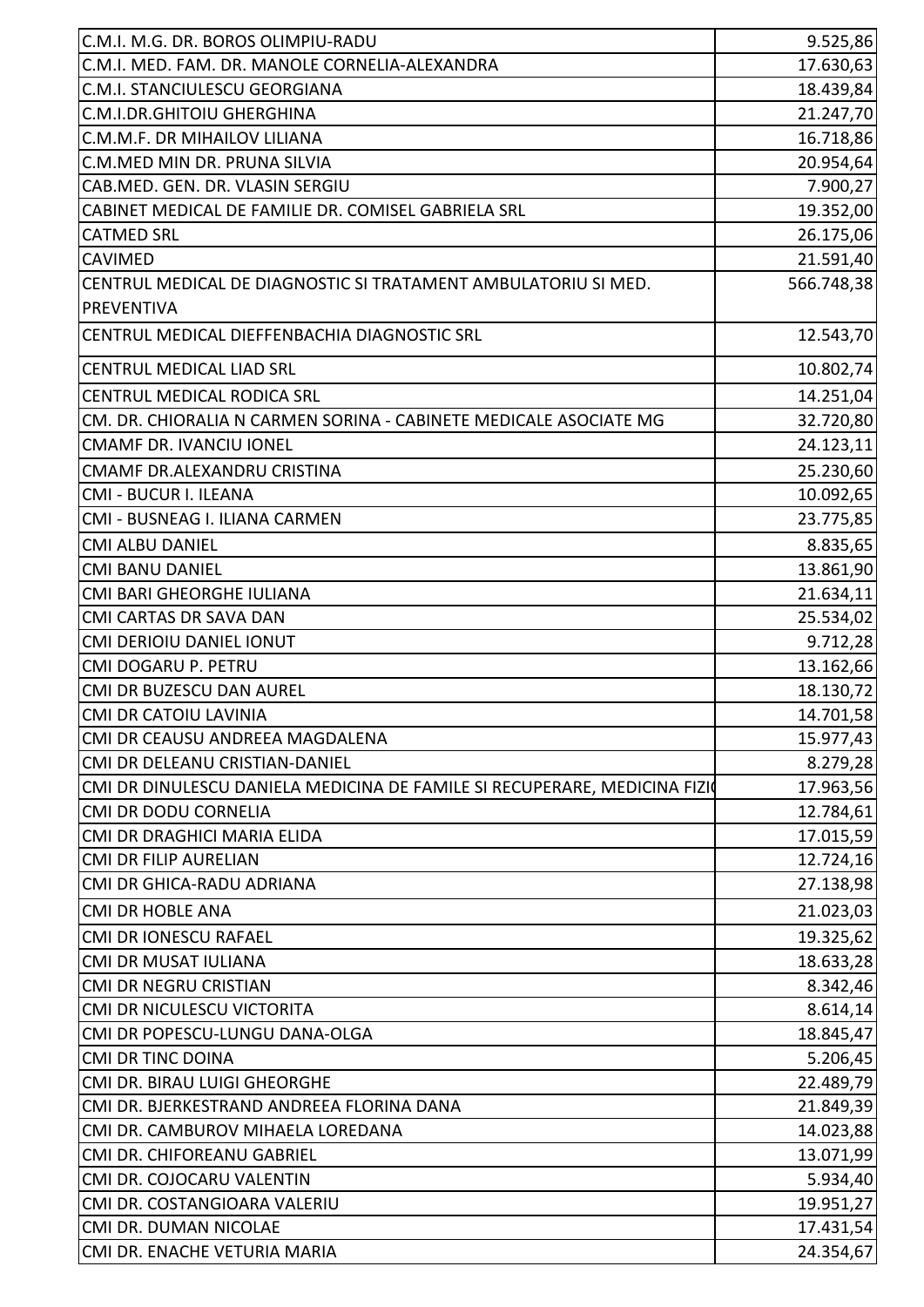| CMI DR. FLORIAN PETRUTA                           | 11.888,84 |
|---------------------------------------------------|-----------|
| CMI DR. GAVRILA CONSTANTIN                        | 14.650,98 |
| CMI DR. GINGU VALI                                | 22.537,56 |
| CMI DR. GUZU CRISTINA                             | 24.222,47 |
| CMI DR. HUDICI VIRGILIU-DANIEL                    | 20.101,76 |
| CMI DR. ILIE MARGARETA                            | 17.866,61 |
| CMI DR. ION MIHAITA EMILIAN                       | 17.318,04 |
| CMI DR. KRAKSNER SRL                              | 12.961,29 |
| CMI DR. LINA ION                                  | 18.730,12 |
| CMI DR. MARGINEAN ANDREEA                         | 15.230,17 |
| CMI DR. NEDELCU VIVIANA                           | 23.885,02 |
| CMI DR. NICOLAE SICINSCHI MIOARA                  | 16.598,37 |
| CMI DR. ONEL MADALINA ELENA                       | 23.272,69 |
| CMI DR. POPA ELENA RAMONA                         | 6.844,50  |
| CMI DR. POPA NICOLAE-CIPRIAN                      | 15.485,65 |
| CMI DR. POPESCU ALEXANDRU                         | 11.482,69 |
| CMI DR. RADUCANU ELENA-IULIANA                    | 17.622,52 |
| CMI DR. RUSI EMILIANA                             | 18.010,90 |
| CMI DR. SANDU CARMEN C.MEDIS                      | 10.259,39 |
| CMI DR. SCHIBA MIHAI NICOLAE                      | 9.238,87  |
| CMI DR. SICLOVAN MARIA                            | 16.930,07 |
| CMI DR. SPINEAN MONICA LUCIANA - MEDIC DE FAMILIE | 23.803,20 |
| <b>CMI DR. STAN RADU</b>                          | 20.698,84 |
| CMI DR. TANASESCU LIVIU                           | 12.383,92 |
| CMI DR. TASCAU CLAUDIU SORIN                      | 20.080,63 |
| CMI DR. TOMA DORIN PETRU                          | 9.417,40  |
| CMI DR. ZANFIR MARIAN                             | 13.089,94 |
| CMI DR.MIHAI MIHAELA DANIELA                      | 9.208,60  |
| <b>CMI DR.MIHUT GEORGETA</b>                      | 13.818,90 |
| <b>CMI DR.MITROI CORNEL</b>                       | 18.748,98 |
| CMI DR.PREDETEANU NARCISA                         | 8.208,35  |
| CMI DR.STEFANESCU CRISTINA                        | 15.114,04 |
| CMI DR.TRANDAFIR ILEANA                           | 12.011,60 |
| <b>CMI DR.TUDOSE CRISTIAN</b>                     | 18.112,05 |
| CMI GHINEA ILEANA                                 | 14.278,78 |
| CMI MF DR. RUSU FLORIN                            | 19.258,67 |
| <b>CMI NEAGOE IRINA</b>                           | 16.891,17 |
| CMI PASLARU IULIANA-MIHAELA                       | 19.190,17 |
| <b>CMI SECRERIU VIRGIL</b>                        | 19.265,06 |
| <b>CMI TIPISCA SIMONA</b>                         | 10.441,76 |
| CMI UNGURU MIHAELA                                | 12.917,58 |
| CMMF DR. IRIMIA I. EMILIA ALINA                   | 19.948,34 |
| DODI 5109 S.R.L.                                  | 11.573,04 |
| DR.MORARU LUCIAN-CAB.CERC MILITAR                 | 22.606,58 |
| <b>MARINA MED SRL</b>                             | 21.585,18 |
| <b>MED SAN FAM SRL</b>                            | 21.695,28 |
| <b>MEDFAMGRIG</b>                                 | 18.276,35 |
| <b>MEDICAL CLASS SRL</b>                          | 34.072,04 |
| METROPOLIS MEDICAL CENTER SRL                     | 9.734,81  |
| NICOMED ALFA SRL                                  | 17.816,26 |
| OMNIPRAX MEDICALS S.R.L.                          | 23.976,67 |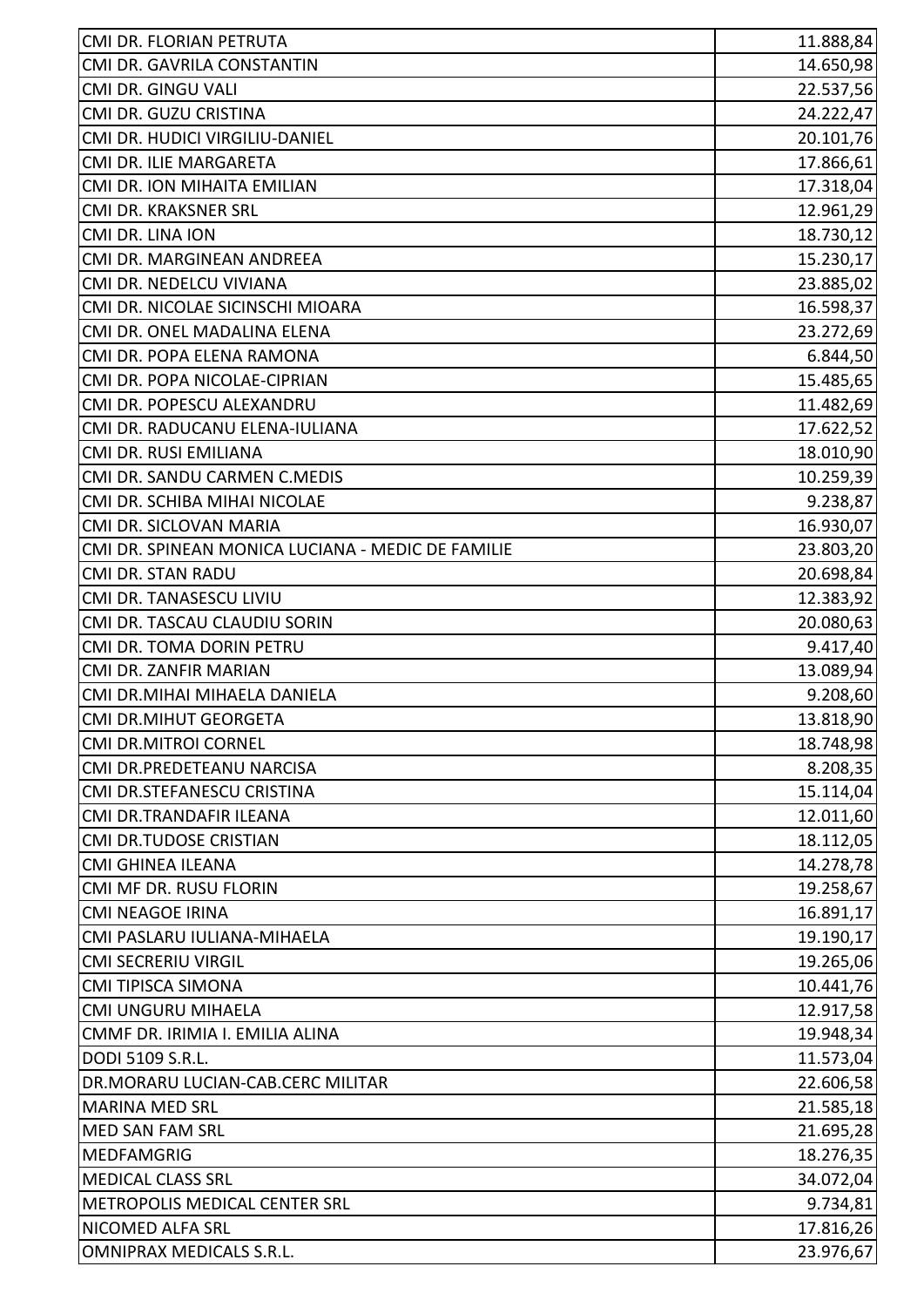| <b>PRANA SERV</b>                         | 7.687,79  |
|-------------------------------------------|-----------|
| PSYHO-SOMA MED SRL                        | 20.713,63 |
| S.C. CABINET MEDICAL DR. LUCA S.R.L.      | 6.538,78  |
| S.C. CHIFANMED S.R.L.                     | 30.558,34 |
| S.C. DINU UROMEDICA SRL                   | 8.896,01  |
| S.C. DR. BLAJ ST. CABINET MEDICAL S.R.L.  | 13.495,27 |
| S.C. FOCUS LAB PLUS S.R.L.                | 22.722,73 |
| S.C. HOMESON S.R.L.                       | 18.848,29 |
| S.C. LASER MED S.R.L.                     | 12.750,80 |
| S.C. LAUNER FARM S.R.L.                   | 64.136,92 |
| S.C. MEIROSU MED S.R.L.                   | 24.122,60 |
| S.C. MICS MED S.R.L.                      | 9.546,47  |
| S.C. NICOMED S.R.L.                       | 68.113,46 |
| S.C. PANAX MED S.R.L.                     | 7.876,93  |
| S.C. ROT DIAGNOSTIC & TRATAMENT S.R.L.    | 36.368,65 |
| S.C. SANILIFE HEALTH S.R.L.               | 10.910,96 |
| S.C.C.M. DR. GHEORGHE SORIN S.R.L.        | 25.347,16 |
| S.C.C.M. DR. STAN S.R.L.                  | 16.913,58 |
| S.C.M. PRIMA                              | 25.974,30 |
| <b>SC ALESSIA MED SRL</b>                 | 13.690,81 |
| <b>SC AMICUS MED SRL</b>                  | 22.639,27 |
| <b>SC ANALIZE LABORATOR SRL</b>           | 15.043,95 |
| <b>SC ANGI MED CENTER TOP SRL</b>         | 6.682,27  |
| <b>SC BADIMEDSAN SRL</b>                  | 19.110,48 |
| <b>SC BORUM MEDICAL SRL</b>               | 31.434,76 |
| SC CAB.MED.DR.BUNDA ACHIM EMIL SRL        | 22.731,58 |
| <b>SC CABIMEDPLUS SRL</b>                 | 23.118,69 |
| SC CENTRUL MEDICAL GIRO SRL               | 27.112,58 |
| <b>SC CENTRUL MEDICAL NICOMED SRL</b>     | 15.990,89 |
| <b>SC CENTRUL MEDICAL TINERETULUI SRL</b> | 30.740,68 |
| SC CHIAJNA MEDICAL CENTER SRL             | 13.622,89 |
| <b>SC CLINICA SF. LUCIA</b>               | 6.375,49  |
| <b>SC CLUBUL SANATATII SRL</b>            | 4.831,15  |
| <b>SC CM AIDE SANTE SRL</b>               | 24.431,99 |
| <b>SC DR HRIMIUC MINODORA SRL</b>         | 19.091,80 |
| <b>SC ECHILIBRIUM MEDICAL SRL</b>         | 17.266,58 |
| <b>SC ECOFAMCLINICA SRL</b>               | 8.952,37  |
| <b>SC FAMILY PRAXIS SRL</b>               | 17.476,20 |
| <b>SC FAMILYMED CHIOSAC ANDREEA SRL</b>   | 19.303,21 |
| <b>SC GRIKAMED SRL</b>                    | 17.975,08 |
| <b>SC HOLISTIC MED SRL</b>                | 17.927,61 |
| <b>SC KASYA MEDICAL CENTER</b>            | 12.397,91 |
| SC MED DR. MORARU SRL                     | 11.537,59 |
| <b>SC MEDEX SRL</b>                       | 19.418,36 |
| <b>SC MEDICAL MOTION SRL</b>              | 6.709,62  |
| SC MEMORMED S.R.L.                        | 52.812,09 |
| <b>SC MY CLINIC FOCSANI SRL</b>           | 51.193,68 |
| <b>SC NADMED LEADER SRL</b>               | 16.457,24 |
| <b>SC PAVAFAEZ MEDICAL SRL</b>            | 29.921,09 |
| SC PSYMED - GI SRL                        | 8.806,68  |
| <b>SC QUERCUS MED SRL</b>                 | 20.788,75 |